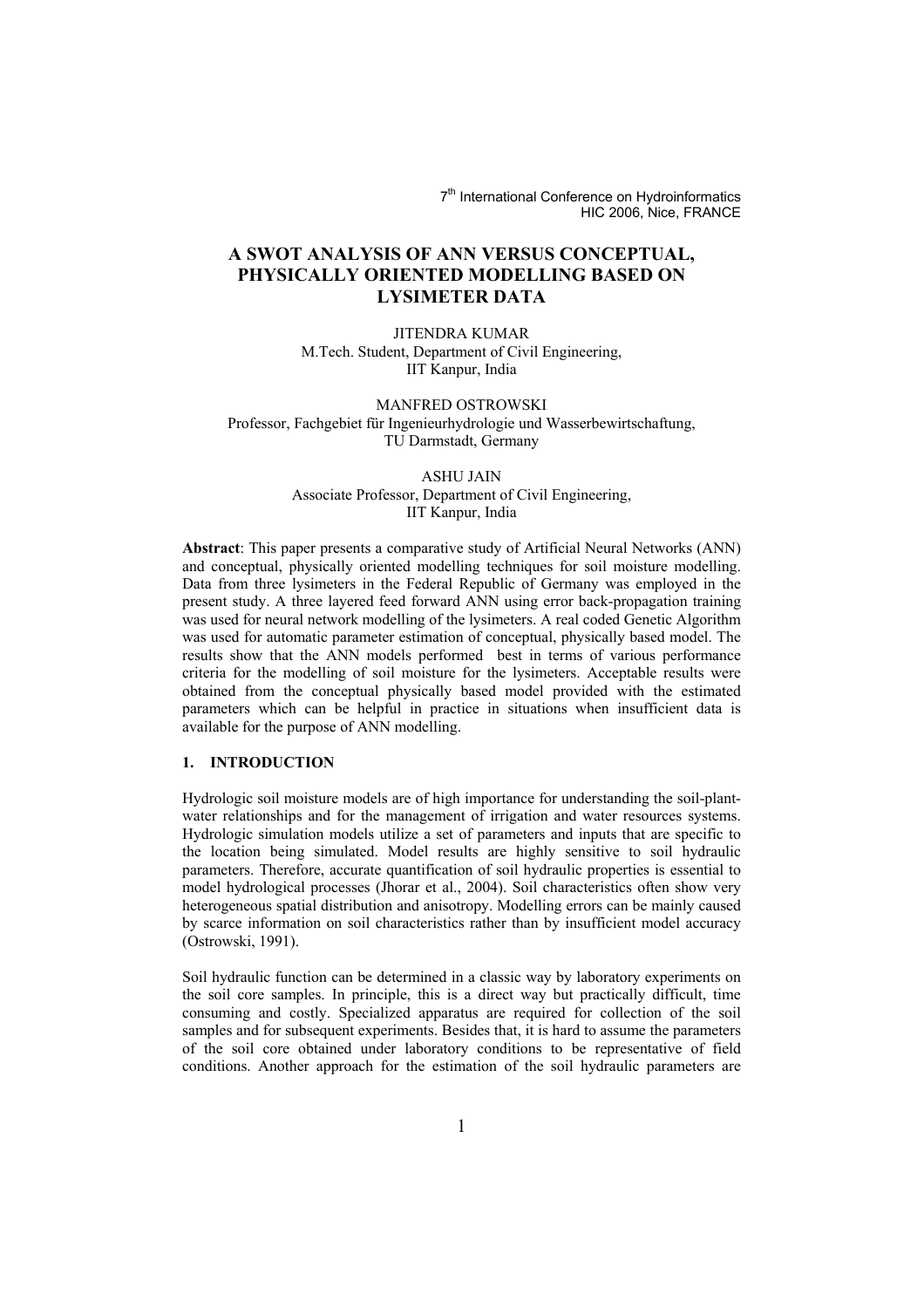pedotransfer functions. Pedotransfer functions relate soil hydraulic properties to more easily available soil properties through regression equations (Nemse et al, 1999 ).

Recently there has been intensive research into the development of automatic calibration methods for hydrologic models (Yapo et al., 1996; Madsen, 2000). Researchers have studied the use of various optimization algorithms and also various objective functions for the automatic calibration of the hydrologic models (Gupta and Sorooshian, 1983; Sorooshian and Gupta 1985; Yapo et al.,1996; Yu and Yang, 2000; Madsen, 2000; Khu and Madsen 2005). Also Artificial Neural Networks (ANNs) have been proposed as efficient tools for modelling and prediction in hydrology as black box models. Recent studies have demonstrated the efficiency of ANNs in modelling hydrologic processes (Jain et al., 2004,2006).

The objective of the study presented in this paper are (a) estimation of soil hydraulic parameters using genetic algorithm with different objective functions (b) modelling of soil-moisture hydrologic processes using neural networks (c) analysis and comparison of the two modelling techniques.

# **2. DESCRIPTION OF THE DATA USED FOR THE STUDY**

The data used for the analysis stem from the Senne lysimeter station in Germany, located in the north-western part of the country in the state of North-Rhine-Westfalia. Data from three lysimeter troughs were used in the present study. All lysimeters have grass cover on the surface with an area of  $1m^2$ . The troughs can be weighed and surface runoff can be measured. Table 1 gives an overview of the lysimeters modelled.

| <b>Station</b> | Senne |            |       |  |  |  |
|----------------|-------|------------|-------|--|--|--|
| Trough         |       |            |       |  |  |  |
| Soil column    |       | 2.0 meters |       |  |  |  |
| Soils 65-78    | Sand  | Loess      | Loess |  |  |  |
| Soils 79-85    | Sand  | Sand       | Loess |  |  |  |
| Surface Area   |       | l m'       |       |  |  |  |
| Vegetation     |       | Grass      |       |  |  |  |
|                |       |            |       |  |  |  |

Table 1: Characteristics of the lysimeters modelled

The daily values of the data for lysimeters were available for a period of 20 years from 1965-1984. Hydro-meteorologic data used were rainfall at ground and 1 m level, temperature, potential evapotransiration, change of weight, percolation and surface runoff.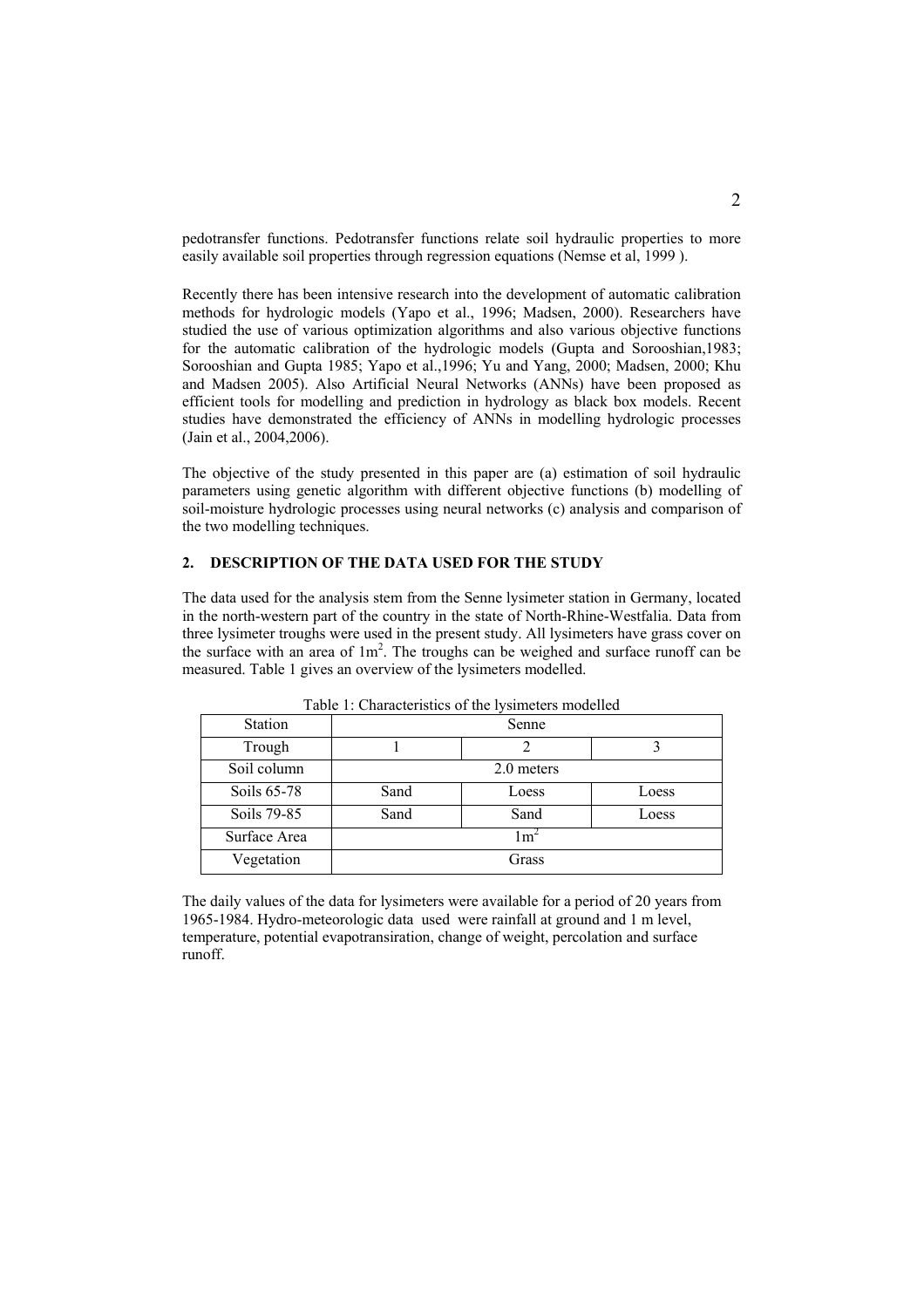#### **3. MODEL DEVELOPMENT**

For the modelling of the soil moisture hydrologic process in the lysimeter troughs the main concern is to estimate the change in soil moisture and percolation. The input (i.e. rainfall) to the system (lysimeter troughs) flows through the different soil layers. The phenomena of infiltration, percolation, evapotranspiration etc. are affected by the climatic conditions, soil hydraulic properties and vegetation.

## **Conceptual physically oriented model**

A conceptual physically oriented model for the lysimeter troughs was used. The model needs meteorological data along with a set of parameters in order to model the change in soil moisture and percolation of the lysimeter. Interception and snow storage processes are neglected. The parameters of the model are dependent on the soil types of the lysimeter being modelled (Ostrowski et al, 2006).

 A genetic algorithm (GA) is a directed search technique based on the concept of natural selection inherent in the genetics, which combines an artificial survival of the fittest with genetic operators abstracted from nature. A genetic algorithm with real variables was used in the present study to optimize the parameters of the soil moisture model. Two approaches for the optimization of the soil hydraulic parameters were applied in the study which are termed as GA1 and GA2 model based on different objective functions. In the GA1 model the objective function to be minimized is the Sum Squared Error (SSE) for change in soil moisture.

$$
SSE1 = \sum_{i=1}^{N} (\partial SMo - \partial SMc)^{2}
$$

In GA2 model the objective function to be minimized is SSE of percolation.

$$
SSE2 = \sum_{i=1}^{N} (PERCo - PERCc)^2
$$

where N is the sample size in days,  $\delta$ SMo is the observed change in soil moisture,  $\delta$ SMc is the calculated change in soil moisture, PERCo is the observed percolation and PERCc is the calculated percolation. The objective functions to be minimized were chosen as Sum Squared Error which is same as in the error back propagation training algorithm of ANN to make a comparison.

Both models were applied to the three lysimeters to estimate the soil hydraulic parameters of the soil-moisture model.

 An algorithm developed by Kanpur Genetic Algorithm Laboratory [12] was used in this study. A cross over probability of 0.90 and mutation probability of 0.10 was used in the present study. Simulations were carried out with an initial population size of 200. A number of trial runs were carried out with different initial population in order to obtain global optimum solution.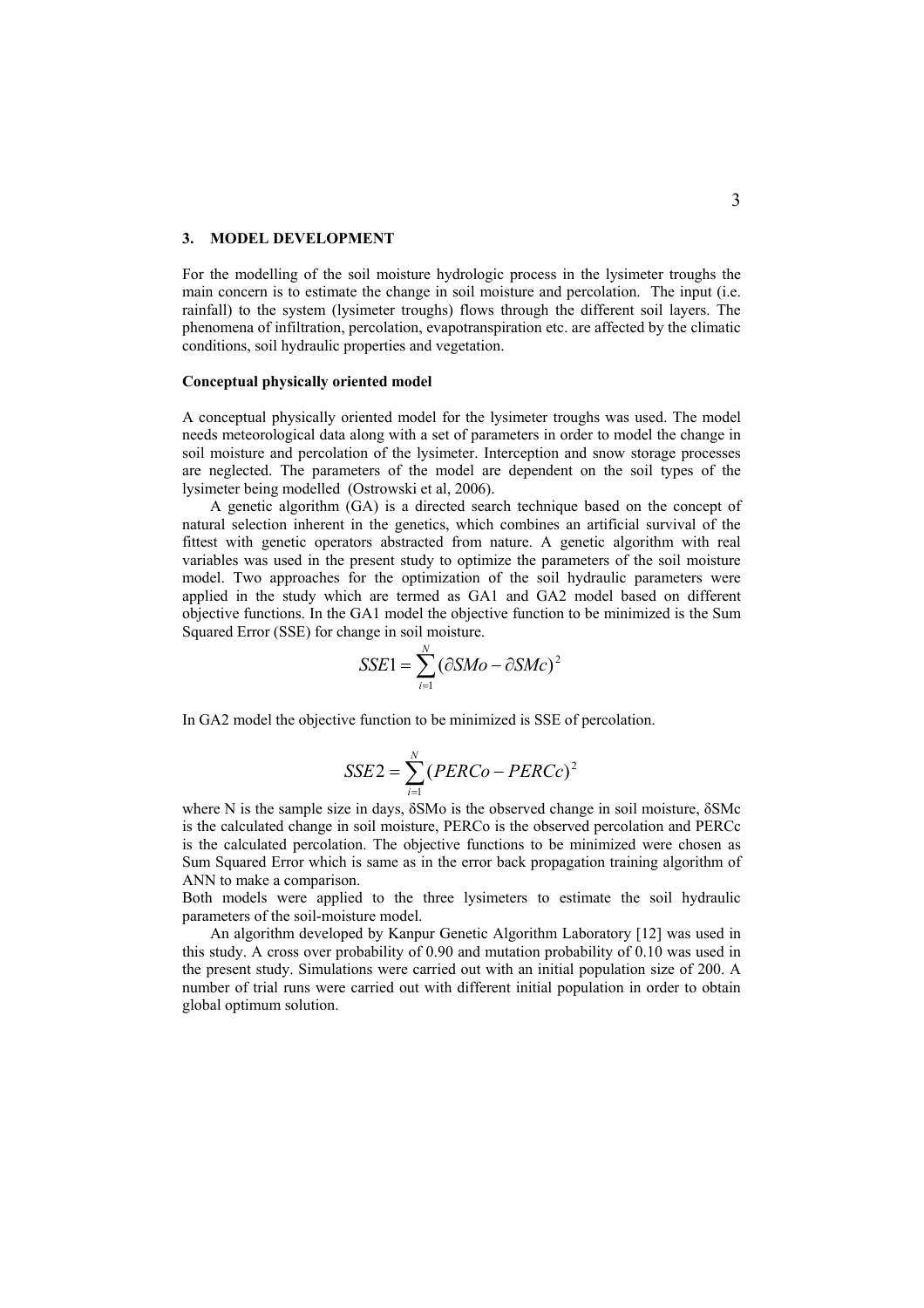#### **Artificial Neural Network model**

Artificial Neural Networks rely on a highly sophisticated paradigm that borrows features from human and animal brains that enables the recognition of pattern within the data. The ANNs learn to solve a problem by developing a memory capable of associating a large number of input patterns with a resulting set of output as effects. The ANNs develops a solution system by training on examples given to it. The ANNs functions as universal approximators and are non linear in nature.

In this study a three layered feed forward ANN was employed. The ANN was trained with a stepwise training error back propagation algorithm. Separate models were developed for modelling of change in soil moisture and percolation and were employed for modelling of the three lysimeters. Cross correlation analysis of the available data was carried out to decide on the input neurons for the neural networks. Two ANN models were developed, one each for change in soil moisture and percolation and being termed as ANN1, ANN2.

The ANN1 model consists of five input neurons as potential evaotranspiration, precipitation recorded at ground level, precipitation recorded at 1m above the ground, percolation and runoff with change in soil moisture as the output. The ANN2 model consists of potential evapotranspiration, precipitation at ground level, precipitation at 1m above the ground, change in soil moisture and the runoff as inputs and has percolation as the output to the network.

The next step of the development of the ANN model is the determination of optimal number of neurons in the hidden layer. The number of neurons in the hidden layer is responsible for mapping the dynamic and complex relationship among the input and the output variables considered. The unipolar sigmoid activation function (Zurada, 1997) was used as the transfer function at both the hidden and the output layers. The study employed the stepwise learning error back-propagation training algorithm with momentum factor. The value of learning coefficient of 0.075 and momentum correction factor of 0.075 was used for the training of the network. The number of neurons in the hidden layer was varied from 1-25 to minimize the Sum Squared Error (SSE) at the output neuron. The stopping criteria adopted during the training was a maximum of 50,000 iterations or an acceptable error of SSE of 0.0005. The training data set was divided into training and validation sets to prevent over or under training of the networks.

### **4. PERFORMANCE STATISTICS**

Three different standard performance statistics were employed for model development. These are Normalized root mean square error (NRMSE), Nash-Sutcliffe efficiency (E) (Nash et al., 1970), and coefficient of correlation (R).

$$
NRMSE = \frac{\sqrt{\frac{1}{N} \sum (XO - XE)^2}}{\frac{1}{N} \sum XO}
$$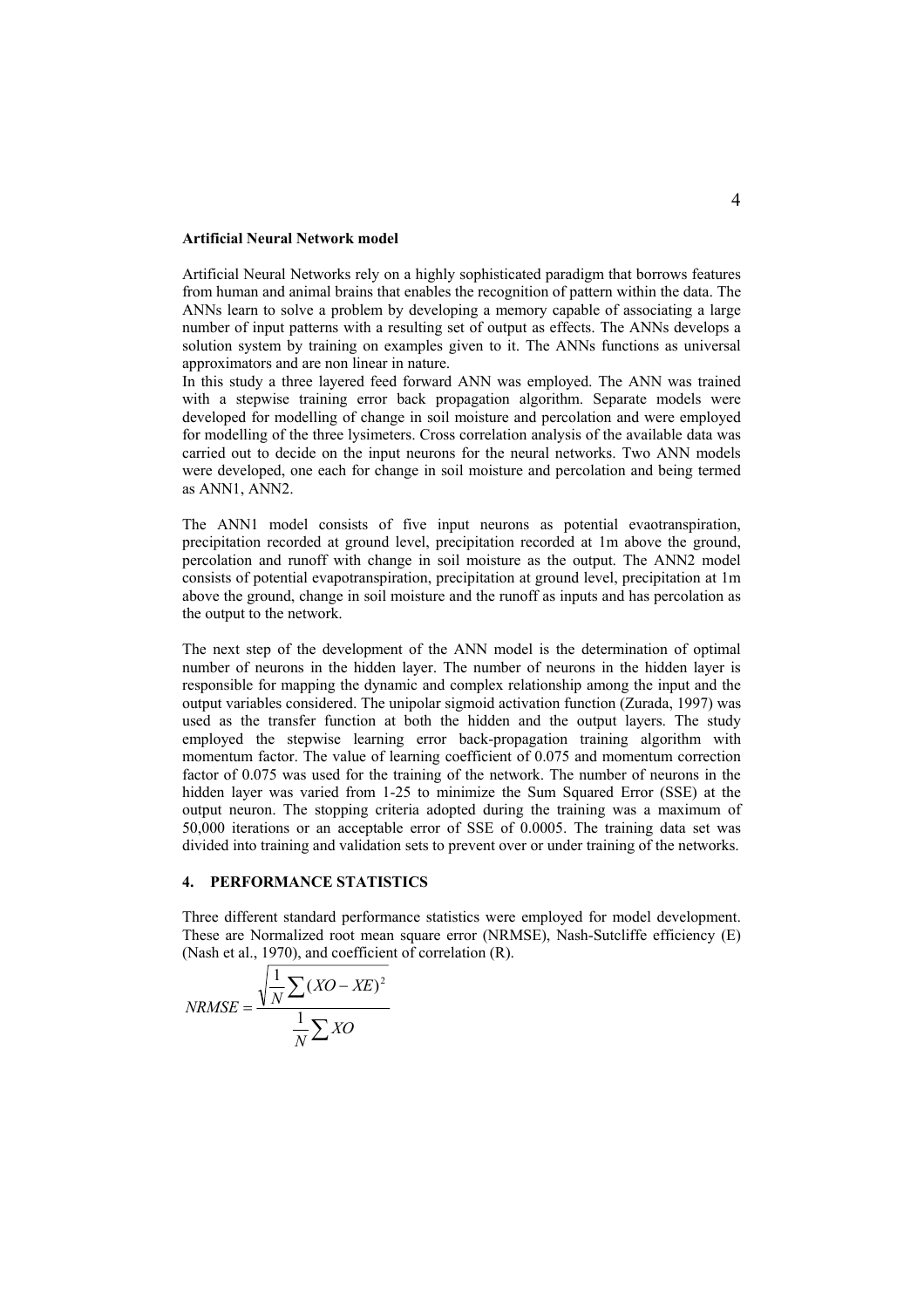$$
E = 1 - \frac{\sum (XO - XE)^2}{\sum (XO - \overline{XO})^2}
$$

$$
R = \frac{\sum (XO - \overline{XO}) \times (XE - \overline{XE})}{\sqrt{\sum (XO - \overline{XO})^2 \sum (XE - \overline{XE})^2}}
$$

Where *XO* is the observed value of the variable, *XE* is the estimated value of the variable from a model.  $\overline{XQ}$  is the average value of the variable,  $\overline{XE}$  is the average estimated value of the variable, *N* is the total number of data points predicted, and all the summations run from 1 to *N* .

### **5. RESULTS AND DISCUSSIONS**

The results from the conceptual and ANN models for the modelling of change in soil moisture and percolation in terms of various performance statistics are presented in table 3 and 4, respectively.

The data used for ANN modelling was divided into training, validation and testing data sets consisting of 3000, 750, 750 daily values respectively. The same data set of 3000 daily values as was used for the training of the ANN models was used for driving the genetic algorithm and the conceptual physically oriented soil moisture model.

Analysing the performance of the models from Table 2 for the modelling of change in soil moisture, it can be observed that all the models performed quite well in terms of various performance criteria. All models achieved an R value in access of 0.90 and E value in excess of 0.80. It can be inferred from the results that the ANN model performed ? best in terms of all error criteria for Lysimeter 2 and Lysimeter 3. While for Lysimeter 1 the GA2 model performed best. For the ANN model the optimal number of neurons in the hidden layer was found to be 25 after several trials. It was observed that the performance of the conceptual model GA1 with SSE of change in soil moisture as the objective function in the GA optimization led to better results than when the SSE of percolation was used as the objective function to be minimized in GA2. However, exceptionally it was observed that for the lysimeter 1 the performance of GA2 was better than that of GA1.

Comparing the performance of different modelling approaches from Table 3 for the modelling of the percolation, it can be noted that the performance of all methods were satisfactory although not as good as was for the modelling of soil moisture. It was observed that the ANN model performed best for all lysimeters for the prediction of percolation. For Lysimeter 1 and Lysmeter 2 an R value of 0.923 and 0.917 respectively was achieved while an E value of 0.8852 and 0.8414 was achieved. The models performed very well in terms of NRMSE also. For Lysimeter 3 a slightly lower value of performance statistics was achieved. 5-25-1 ANN network with 25 neurons in the hidden layer was found to perform best after making several trial runs varying the number of neurons in the hidden layer from 1-25. As expected the conceptual model GA2 with SSE of percolation as the objective function performed better than GA1 with SSE of change in soil moisture as objective function for lysimeter 1. However, exceptionally the performance of the GA2 model for lysimeters 2 and 3 were found to be poor.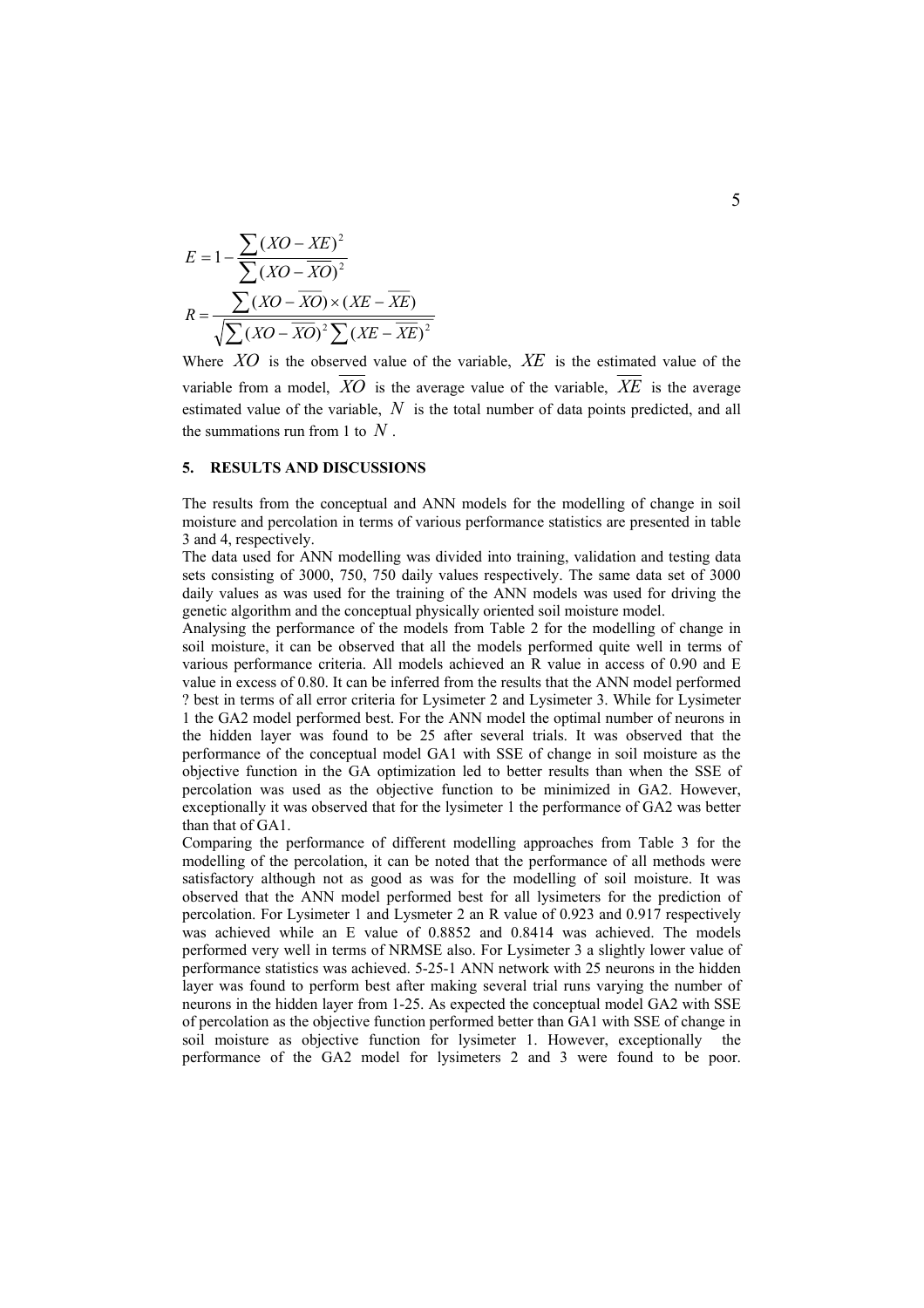Table 2: Performance Statistics from different models for the modelling of change in soil moisture for the three lysimeters

|     | Lysimeter 1               |  |             |              | Lysimeter 2 |             |              | Lysimeter 3 |       |  |
|-----|---------------------------|--|-------------|--------------|-------------|-------------|--------------|-------------|-------|--|
|     | Model NRMSE E             |  |             | <b>NRMSE</b> | к.          |             | <b>NRMSE</b> | К.          |       |  |
| GA1 | 21.540                    |  | 0.913 0.957 | 35 372       |             | 0.841 0.917 | 35.965       | 0.767       | 0.876 |  |
| GA2 | 16393                     |  | 0.950 0.980 | 42.524       |             | 0.770 0.881 | 40.688       | 0.702       | 0.843 |  |
|     | ANN1 -910.345 0.837 0.915 |  |             | -48 050      |             | 0.922 0.964 | 0.657        | 0.901       | 0.968 |  |

Table 3: Performance Statistics from different models for the modelling of percolation for the three lysimeters

|            | Lysimeter 1   |  |             | <b>Lysimeter 2</b> |    |               | Lysimeter 3  |          |       |
|------------|---------------|--|-------------|--------------------|----|---------------|--------------|----------|-------|
|            | Model NRMSE E |  |             | NRMSE              | К. |               | <b>NRMSE</b> | F.       |       |
| GA1        | 0.781         |  | 0.489 0.769 | 1 1 8 9            |    | 0 374 0 629   | 1.582        | 0.216    | 0.516 |
| GA2        | 0.451         |  | 0.830 0.942 | 1.445              |    | 0 0 75 0 5 25 | 1.804        | $-0.020$ | 0.468 |
| ANN2 0.498 |               |  | 0.852 0.923 | 0.743              |    | 0.841 0.917   | 1 004        | 0.601    | 0.773 |

Table 4a: Performance Statistics from conceptual model using best estimated parameters for modelling change in soil moisture

| Lysimeter 1         |  | <b>Lysimeter 2</b>  |  |  | Lysimeter 3 |       |       |  |
|---------------------|--|---------------------|--|--|-------------|-------|-------|--|
| NRMSE E             |  | <b>NRMSE</b> E      |  |  | NRMSE       |       |       |  |
| 139.680 0.371 0.739 |  | 104.035 0.728 0.865 |  |  | 102.643     | 0.758 | 0.872 |  |

Table 4b: Performance Statistics from conceptual model using best estimated parameters for modelling percolation

| Lysimeter 1 |          |       | Lysimeter 2             | Lysimeter 3 |       |               |  |
|-------------|----------|-------|-------------------------|-------------|-------|---------------|--|
| NRMSE E     |          |       | <b>NRMSE</b> E          |             | NRMSE |               |  |
| 2.652       | $-3.940$ | 0.129 | 1.789<br>$-0.172$ 0.226 |             | .902  | $0.034$ 0.297 |  |

All the modelling approaches have extensive data requirements for the purpose of calibration, which in practice is not always easily available. So, the conceptual model was used to model the lysimeters without optimizing the parameters based on the available data. The best possible estimates of the parameters based on the experience with the physical processes involved and lysimeters to be modelled were provided to the conceptual physically based model. Parameter values were taken from the German guidelines of soil classification (Ostrowski et al., 2006). The results are provided in Tables 4a and 4b. It was observed that performance of the conceptual physically based model was good for Lysimeters 2 and 3 for which an fairly good values of E as 0.728 and 0.758 respectively was achieved. The performance was also good in the terms of coefficient of correlation as well as a value 0.865 and 0.872 were achieved for the Lysimeters 2 and 3 respectively. The performance of the model for Lysimeter 1 was not satisfactory in terms of E but a fair value of R as 0.739 was achieved. However, the conceptual physically based model provided with the best pre-estimates of the parameters was unable to perform well for the prediction of percolation from all lysimeters.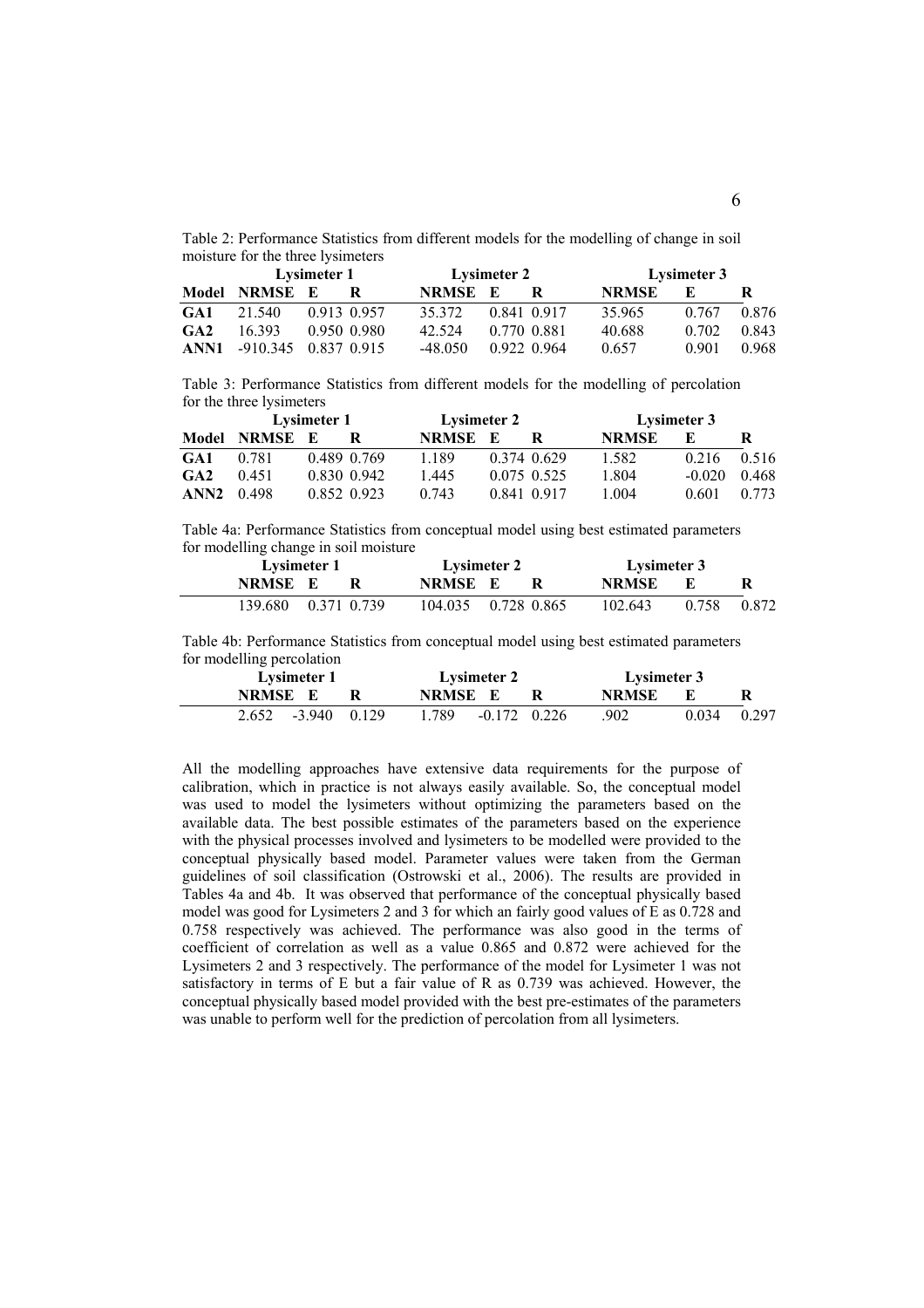

**Fig.1: Observed vs calculated change in soil moisture for the various models** 

# **6. CONCLUSIONS**

This paper presents a comparison of various methodologies for the purpose of soil moisture modelling. A conceptual physically based two layered model was employed for the purpose of modelling of lysimeters driven by automatic parameter estimation using real coded genetic algorithms. Alternatively, a feed forward three layered ANN was employed for modelling of soil moisture and percolation from the lysimeters.

The results show the superiority of ANN modelling technique over the conceptual physically based modelling in most cases. However, the application of ANN technique for modelling of soil moisture is associated with large data requirements which in many practical cases might not be given. The results of conceptual physically based model using best pre-estimated data show that the conceptual physically based model can be used with a limited but acceptable accuracy in conditions where sufficient data for modelling is not available. With best estimates based from an experienced hydrologist conceptual physically based models would prove to be more accurate and useful in scarce data situations.

The modelling results for certain cases in the study have shown unexpected results. The reasons for them need to be further explored. More different and combined objective functions to optimize the parameters of the conceptual physically based models need to be investigated. The methods have been tested on data from three lysimeters. However, the results need to be tested on more data sets. It is hoped that future research efforts will focus on some of these directions.